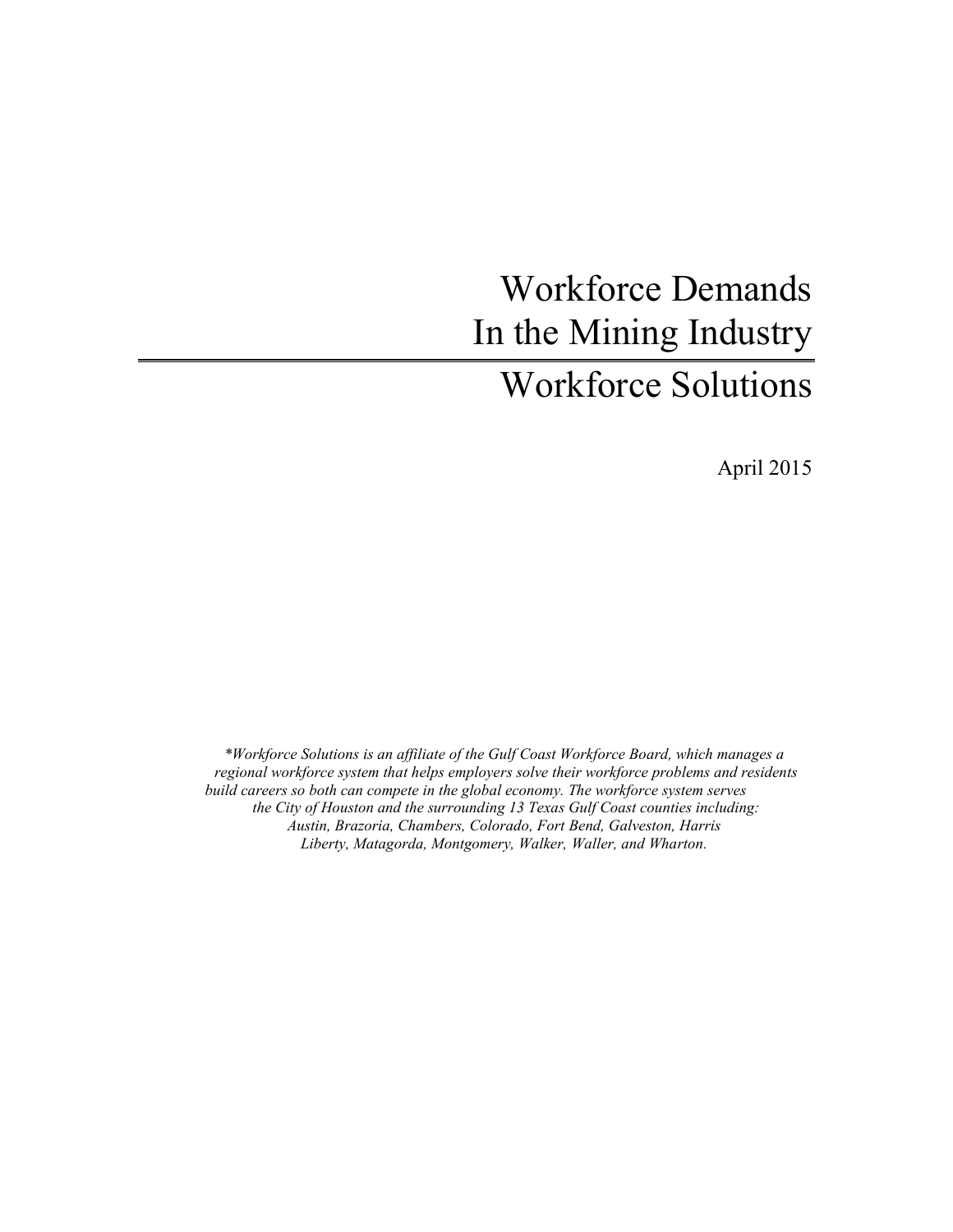This report is intended to provide an overview from a workforce stance on the state of the mining industry, its subsectors, and the challenges the Gulf Coast Region faces now and in the future to serve the industry.

# **An Overview of Mining (Oil and Gas)**

The economy of the Gulf Coast Region is largely centered on the energy industry with roughly half of all jobs tied to it in some way. Mining is at the heart of it contributing to employment in many other industries such as manufacturing, engineering, professional business services, construction, transportation, and warehousing. Virtually all mining employment in the Gulf Coast Region is tied to the extraction of crude petroleum and natural gas*.*

The oil and gas industry is commonly referred to as three major sectors:

- Upstream where the mining industry is found, involves the exploration, production, and extraction of oil and gas
- Midstream involves the transportation, storage, and wholesale marketing of crude or refined petroleum products
- Downstream the oil and gas operations that take place after production and up to the point of sale

Upstream statistics provided within are based on the North American Industry Classification System (NAICS) for Mining which defines it as establishments that extract naturally occurring solid minerals, liquid minerals, and gases.

As of January 2015 the Gulf Coast Region's mining industry employed more than 100,000 people providing an extensive range of career opportunities. Job growth has been phenomenal over the last few years as seen in the data that follows. Many of these positions have offered good wages with varying education and training requirements ranging anywhere from short term on-the-job training to post-secondary degrees.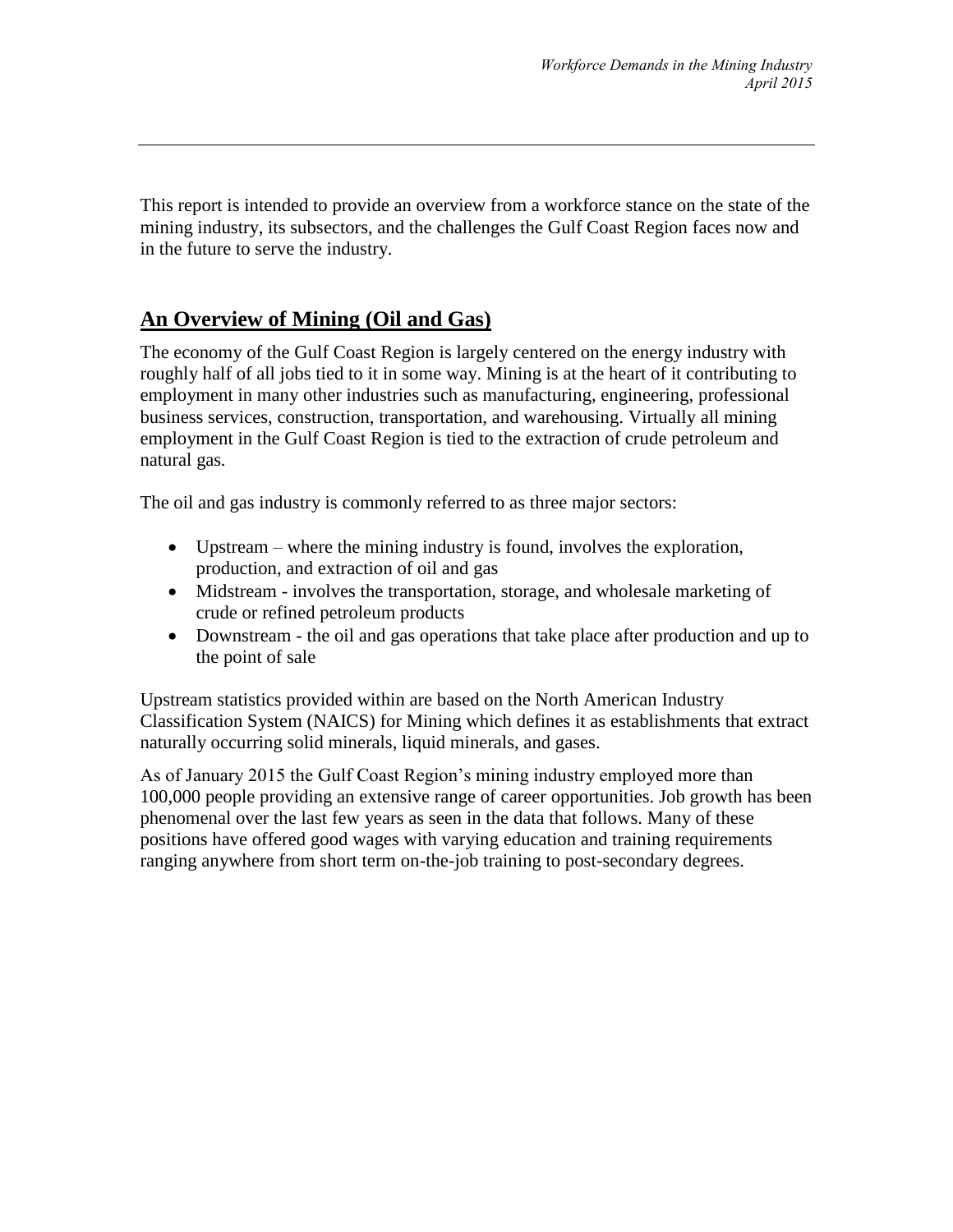## **Employment and the Great Recession**

Each month the Current Employment Statistics (CES) program of the Bureau of Labor Statistics produces nonfarm industry employment estimates based on a monthly employer's survey. The data is produced for the Houston-The Woodlands-Sugar Land Metropolitan Statistical Area (MSA).

Mining industry employment continued to add jobs through the first half of the recession driven by rising prices for West Texas Intermediate crude oil which reached a high of \$133.88 per barrel in June of 2008. By February 2009 oil prices plummeted by 70% to \$39.09 per barrel resulting in a sharp decline in drilling activity and a period of decline where payrolls fell 13.6% by November 2009. By late 2010 oil prices recovered to the \$80 range and thus began a period of expansion with payrolls rising to more than 115,000 jobs by December 2014, 32.2% higher than its previous peak in October 2008.



## **Mining Subsectors and the Great Recession**

There are two subsectors that make up 99% of mining employment in the Gulf Coast Region: **Oil and Gas Extraction** and **Support Activities for Mining**. A third subsector, **Mining, Except Oil and Gas**, employs some 1,000 individuals in the Gulf Coast Region and will not be discussed in this report.

The **Oil and Gas Extraction** subsector **operates** and/or **develops** oil and gas field properties. Activities may include exploration for crude petroleum and natural gas; drilling, completing, and equipping wells; operating separators, emulsion breakers, desilting equipment, and field gathering lines for crude petroleum and natural gas; and all other activities in the preparation of oil and gas **up to the point of shipment from the producing property**.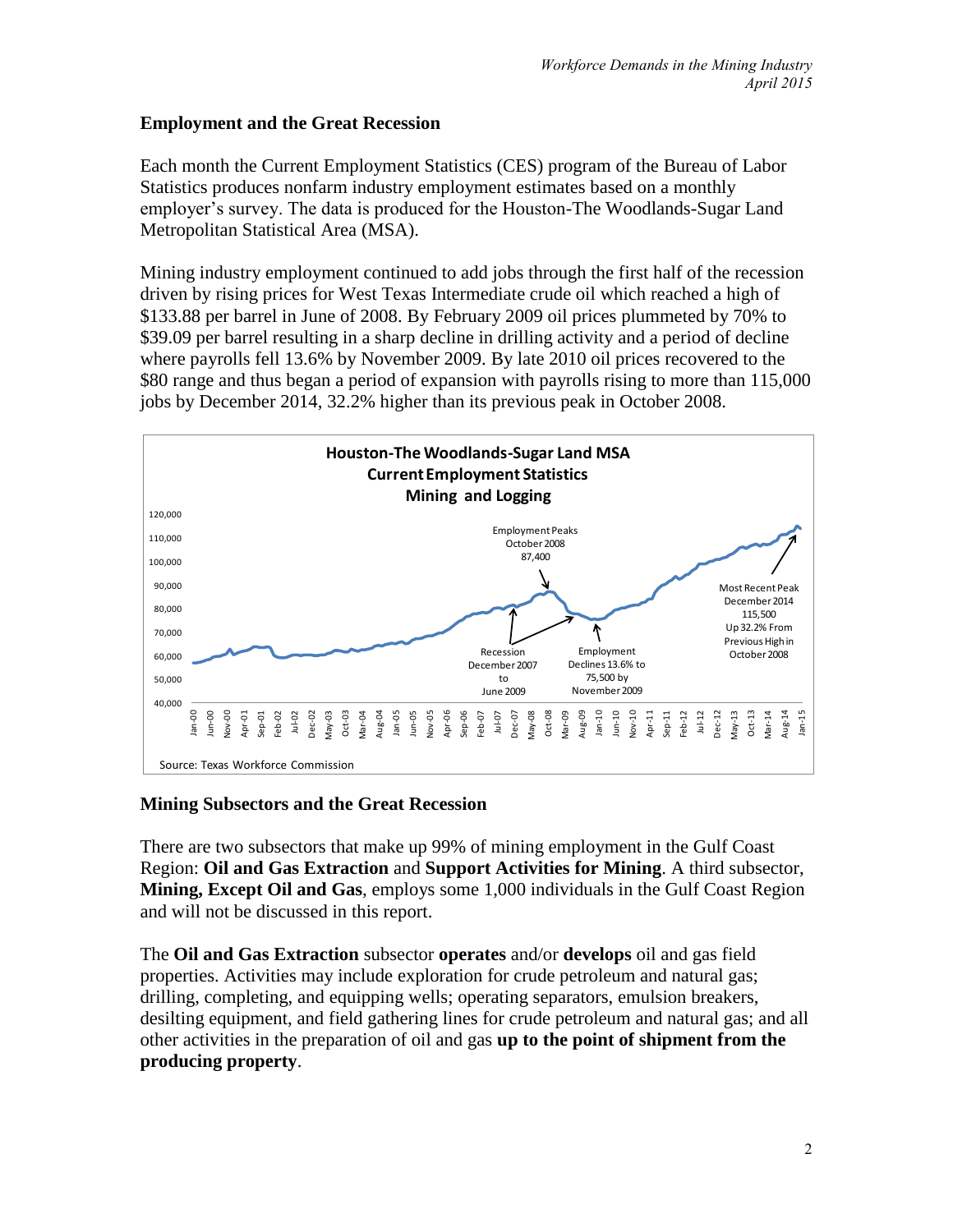The **Support Activities for Mining** subsector **provides support services** required for the mining and quarrying of minerals and for the extraction of oil and gas. Establishments performing exploration (except geophysical surveying and mapping) for minerals, on a contract or fee basis, are included in this subsector. Exploration includes traditional prospecting methods, such as taking core samples and making geological observations at prospective sites.

The pace of job growth in Oil and Gas Extraction and Support Activities for Mining has been very strong with payrolls up 39.9% and 54.4% respectively over the last eight years, more than double the pace of total private sector employment over the same time period.

When drilling activity declines, job losses in the Mining sector are primarily in Support Activities for Mining where the largest concentrations of oil field jobs are found. While job losses in Support Activities for Mining were especially large during the last downturn job growth returned quickly with payrolls rising 74% from September 2009 to January 2015.

Oil and Gas Extraction experienced a minor loss of 2,200 jobs during the last downturn and subsequently entered a period of expansion from May 2009 to December 2014 where payrolls rose 31.6%.



|                                      |           |           |           |           |           | <b>Percent Inc</b> |
|--------------------------------------|-----------|-----------|-----------|-----------|-----------|--------------------|
| <b>January Employment</b>            | 2007      | 2009      | 2011      | 2013      | 2015      | 2007 to 2014       |
| <b>Total Private Sector</b>          | 2.153.500 | 2.226.400 | 2,177,100 | 2.387.100 | 2.571.300 | 19.4%              |
| <b>Oil and Gas Extraction</b>        | 39.300    | 42.500    | 43.600    | 51.800    | 55,000    | 39.9%              |
| <b>Support Activities for Mining</b> | 36,400    | 40.600    | 37.000    | 48.100    | 56.200    | 54.4%              |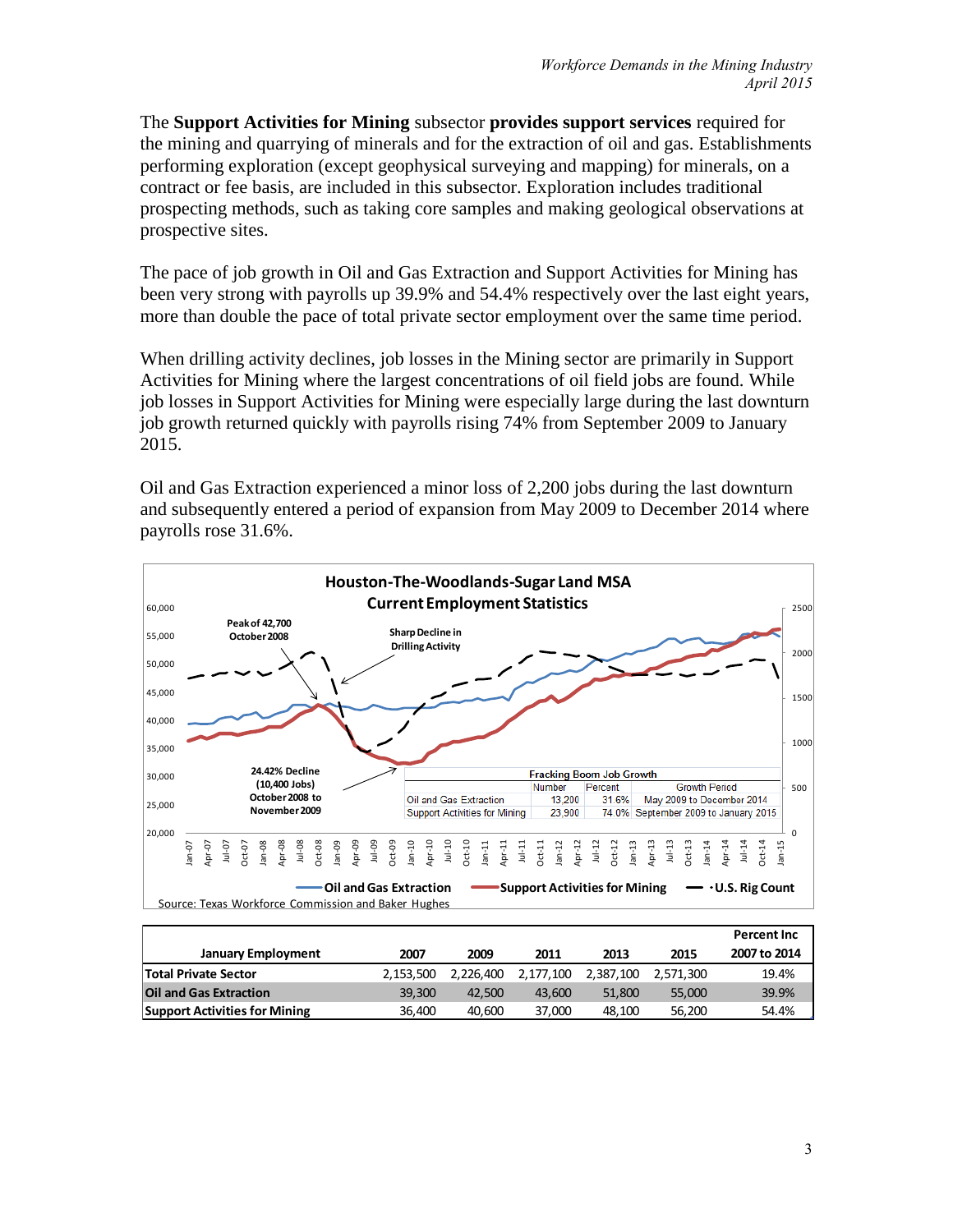## **Wages**

Each of the two subsectors of mining makes significant contributions to the region with wages that are more than double the average private sector wage. Oil and Gas Extraction had the largest payroll of over \$3.6 billion in first quarter 2014 representing 66 percent of all wages in the mining industry.

- While average wages in the private sector increased by 23.8 percent from 2007 to 2014, wages in Oil and Gas Extraction have increased by 32.8 percent.
- Average wages in Support Activities for Mining experienced a more moderate increase of 15.5%.



The wage data that follows was compiled from quarterly employment and wage reports submitted by employers subject to the Texas Unemployment Compensation Act.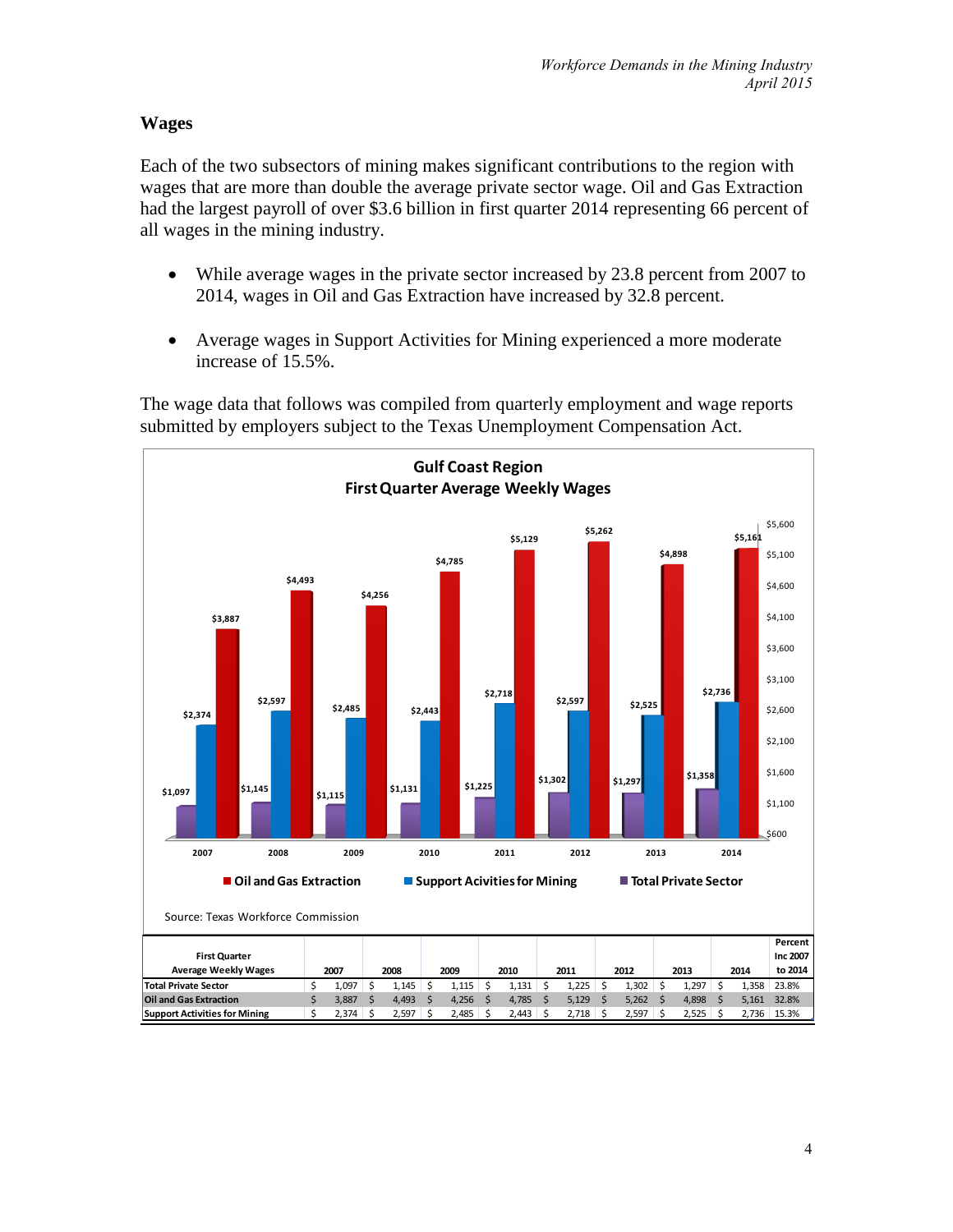## **Challenges**

## **An Aging Workforce**

A large factor which has contributed to recent workforce shortages is an aging population. The percentage of the population that is 55 and over has risen by 5 percent since 2000 and is expected to rise another 3 percent by 2018 to 23.36 percent.

| <b>Population by Age</b> |               |         |                   |         |                      |         |                   |         |
|--------------------------|---------------|---------|-------------------|---------|----------------------|---------|-------------------|---------|
|                          | 2000 Census   |         | 2010 CENSUS       |         | <b>2013 ESTIMATE</b> |         | 2018 FORECAST     |         |
|                          | <b>Number</b> | Percent | <b>Number</b>     | Percent | <b>Number</b>        | Percent | <b>Number</b>     | Percent |
| Total                    | 4,854,389     |         | 100.00% 6,087,133 |         | 100.00% 6,366,422    |         | 100.00% 7.064.464 | 100.00% |
| Age 55+                  | 739.122       |         | 15.23% 1,156,059  | 18.99%  | 1,294,545            | 20.33%  | 1,650,040         | 23.36%  |

The age of the mining workforce is increasing rapidly with the number approaching retirement age compounding the severity of workforce shortages in the region over the recent expansion period. The percentage of workers ages 55 and over in the mining industry more than doubled from 10 percent in 2000 to 22 percent in 2014.



More than 25,000 individuals with expertise in the industry are approaching retirement age.

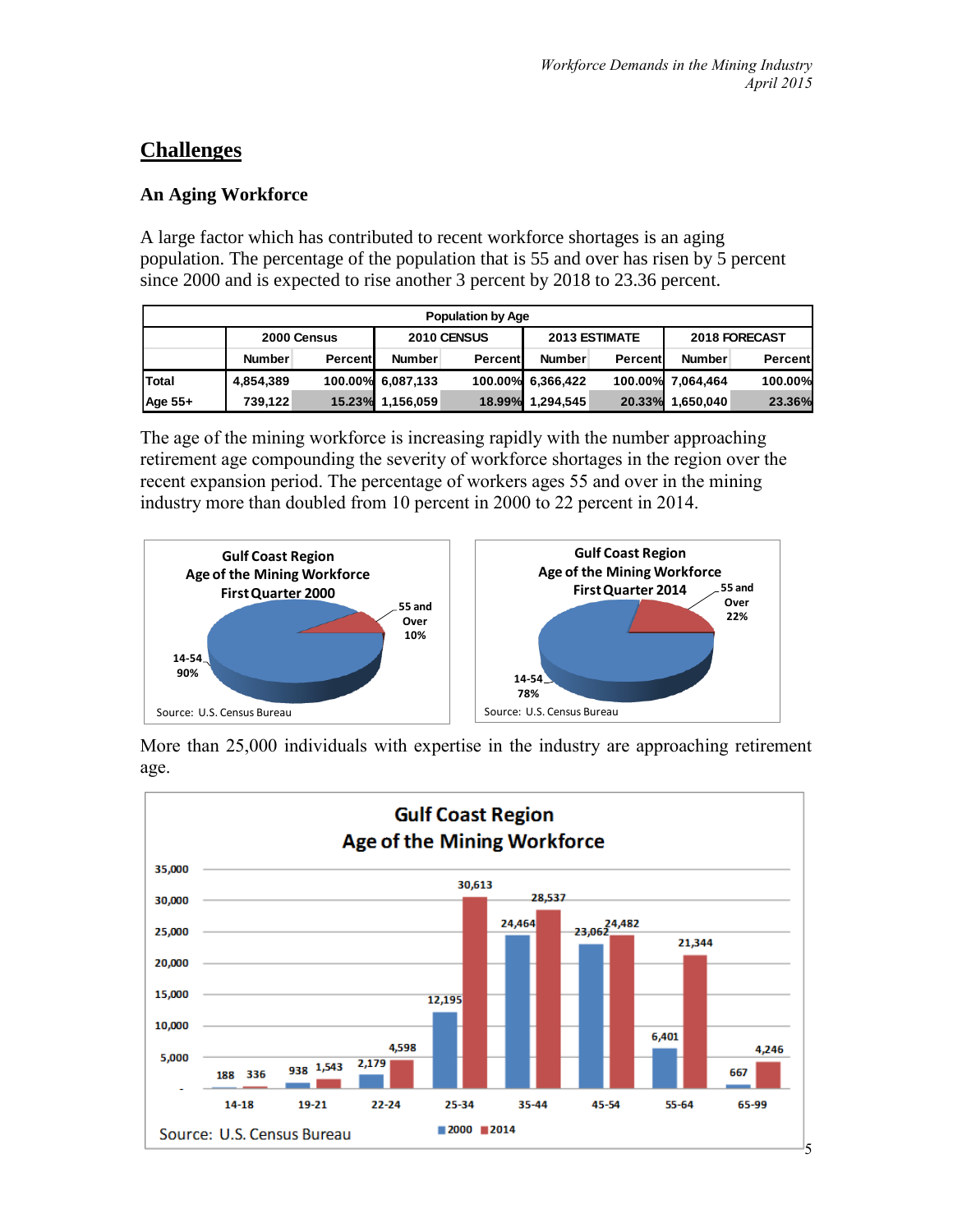## **Competition for Skilled Workers**

Unlike many historical recessions, the Gulf Coast Region's economy escaped a slow recovery that is often seen due to reduced energy demand. Strong drilling activity in shale regions helped place the region in the national spotlight for creating jobs. As of November 2014 the region recovered all jobs lost during the recession and added an additional 200,000 jobs. The entire Gulf Coast Region economy has benefitted from the energy boom which also drove strong demand in many additional industries.

Many individuals that were working in construction prior to the recession left to work in the energy industry. Fortunately, easy access to affordable natural gas and the resulting expansions in the petrochemical manufacturing industry offer opportunities to those affected during the current downturn in the mining industry. Attracting these individuals back to the energy sector will be a new challenge as growth returns to the industry.

## **Public Image and the Next Generation**

Attracting the next generation to the oil and gas industry is another barrier to meeting future workforce needs. The mining industry is often viewed as unstable with many jobs perceived as low-skilled. This can in part be remedied by informing the public the many high skilled high paying opportunities offered. Efforts have been made recently to encourage interests in the field while increasing accessibility to career and technology education in the industry.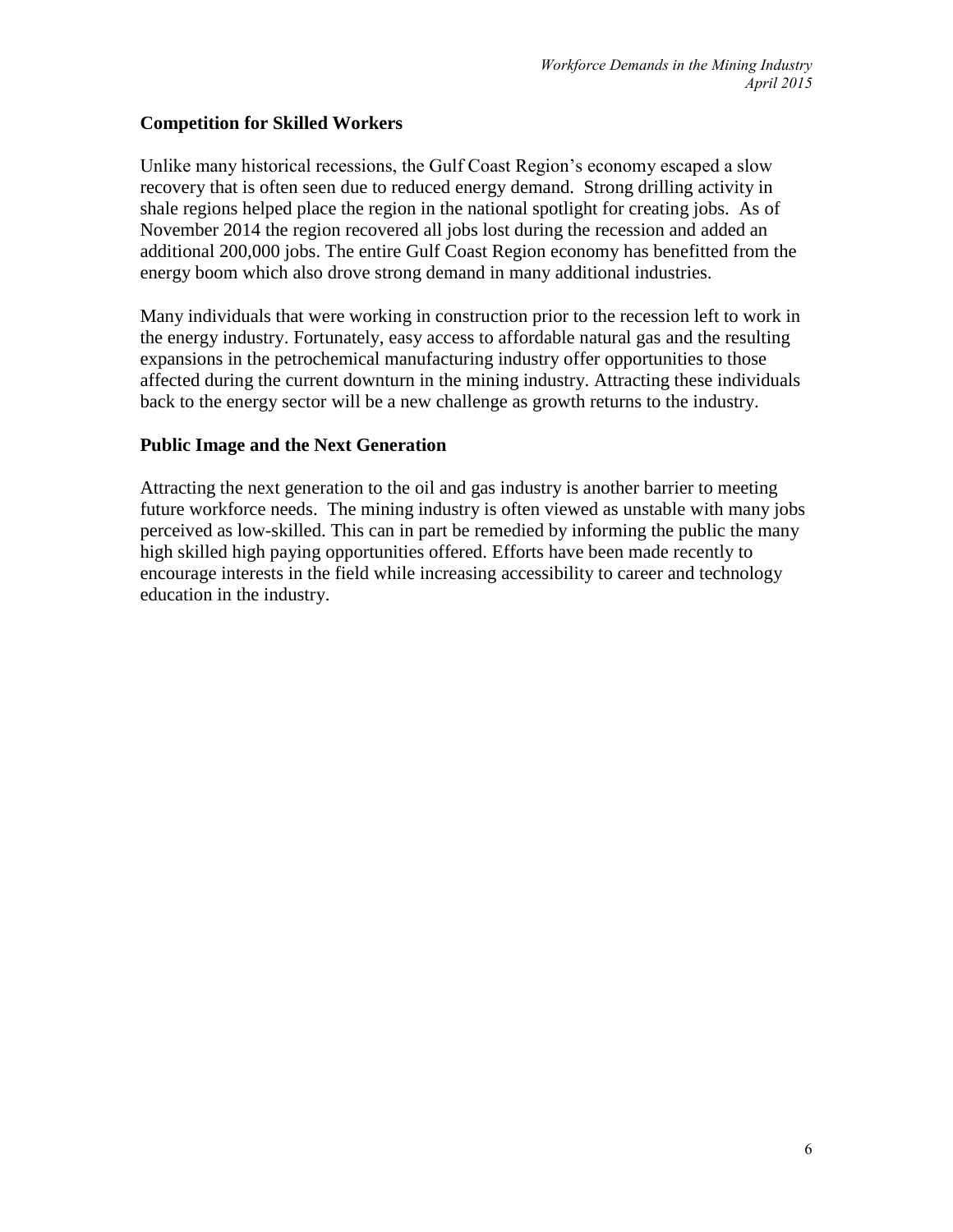# **Where the Jobs Will Be**

Plunging oil prices are currently forcing producers to cancel or postpone drilling projects. Concerns have been increasingly heightened in recent months as drilling activity tumbles. The U.S. rig count has fallen 42 percent from a high of 1,929 in November 2014 to 1,125 as of of March 13, 2015 with more declines likely.

The depth and duration of the current downturn is uncertain with expectations for a recovery varying greatly among experts.

In the years ahead the US Energy Information Administration (EIA) predicts world energy consumption to grow by 56% between 2010 and 2040 hence the question is not if U.S. drilling activity will increase but when.

## **Industry Projections: 2012 to 2022**

The Gulf Coast Region's total employment is projected to add **712,430 jobs** from **2012 to 2022**. This 23.8% growth rate is higher than the previously projected 22.7% for the period 2010 to 2020.

The pace of job **growth in mining** is predicted to be above average in the Gulf Coast Region with a **projected 32.4%** increase over the ten year period. Employment in mining is projected to increase from 103,520 jobs in 2012 to 137,110 jobs in 2022 adding 33,590 jobs.

More than half of the increase in mining employment is expected to be in Oil and Gas Extraction (NAICS 211), up 21,230 jobs, or 39.4% over the ten year period. The pace of job growth in Support Activities for Mining is expected to be above average at 25.3% with payrolls rising 12,000 jobs.

| <b>Annual Average</b> |                                        |         |                   |        |         |
|-----------------------|----------------------------------------|---------|-------------------|--------|---------|
| Industry              | <b>Industry</b>                        |         | <b>Employment</b> |        |         |
| Codes                 | Title                                  | 2012    | 2022              | Change | Rate    |
|                       |                                        |         |                   |        |         |
| 21                    | Mining                                 | 103,520 | 137.110           | 33.590 | 32.4%   |
| 211                   | Oil & Gas Extraction                   | 53,930  | 75.160            | 21.230 | 39.4%   |
| 212                   | Mining, Ex. Oil & Gas                  | 1,100   | 1,280             | 180    | 16.4%   |
| 2121                  | Coal Mining                            | 10      | 10                | 0      | $0.0\%$ |
| 2123                  | Nonmetallic Mineral Mining & Quarrying | 1,080   | 1.260             | 180    | 16.7%   |
| 213                   | <b>Support Activities for Mining</b>   | 47.400  | 59.400            | 12,000 | 25.3%   |

#### **GULF COAST REGION PROJECTIONS**

Source: Texas Workforce Commission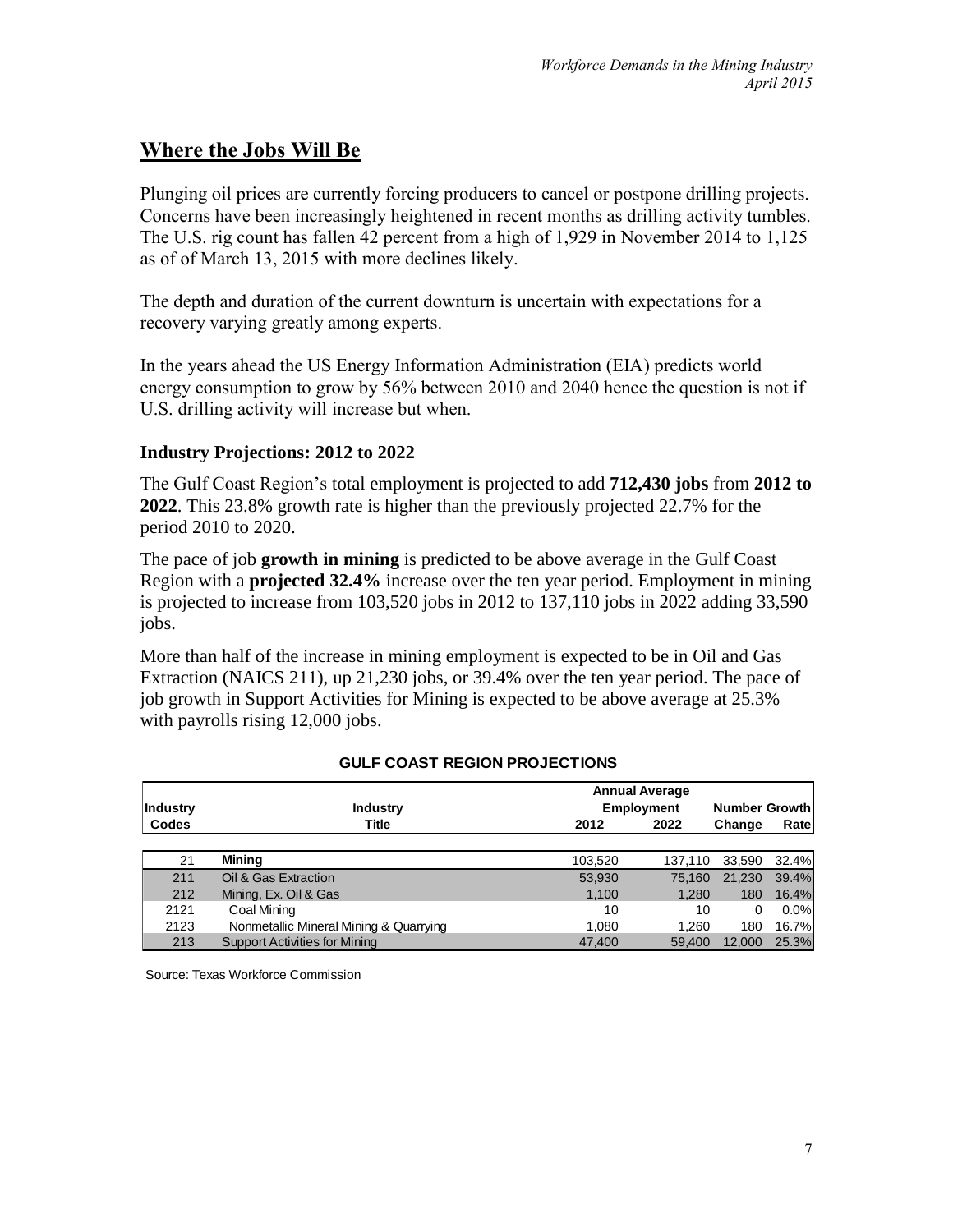## **Occupations in Mining, Where the Jobs Are 2014**

The following table represents the top 20 occupations in the mining industry and their estimated 2014 employment levels **in the mining industry**.

## **Gulf Coast Region Mining (NAICS 21) Top 20 Occupations**

|             |                                                       | <b>Estimated</b> | Percent of        | 2013<br>Average |
|-------------|-------------------------------------------------------|------------------|-------------------|-----------------|
| OCC.        |                                                       | 2014             | Mining Industry   | <b>Hourly</b>   |
| <b>CODE</b> | <b>OCCUPATIONAL TITLE</b>                             | Employment       | <b>Employment</b> | Wage*           |
| 47-5071     | Roustabouts, Oil & Gas                                | 9,050            | 8.5               | \$16.91         |
| 47-5013     | Service Unit Operators, Oil, Gas, & Mining            | 8,522            | 8.0               | \$24.11         |
| 17-2171     | Petroleum Engineers                                   | 8,346            | 7.8               | \$78.60         |
|             | First-Line Supervisors of Construction Trades &       |                  |                   |                 |
| 47-1011     | <b>Extraction Workers</b>                             | 4,134            | 3.9               | \$31.01         |
|             | 19-2042 Geoscientists, Ex. Hydrologists & Geographers | 3,544            | 3.3               | \$80.54         |
| 53-3032     | Heavy & Tractor-Trailer Truck Drivers                 | 3,522            | 3.3               | \$22.51         |
|             | 47-5012 Rotary Drill Operators, Oil & Gas             | 3,508            | 3.3               | \$40.47         |
| 47-5011     | Derrick Operators, Oil & Gas                          | 3.425            | 3.2               | \$23.64         |
| 13-2011     | Accountants & Auditors                                | 2,841            | 2.7               | \$38.62         |
| 11-1021     | <b>General &amp; Operations Managers</b>              | 2,651            | 2.5               | \$62.77         |
|             | Secretaries & Administrative Assistants, Ex. Legal,   |                  |                   |                 |
| 43-6014     | Medical, & Executive                                  | 2,111            | 2.0               | \$16.31         |
| 47-5081     | <b>Helpers--Extraction Workers</b>                    | 1.984            | 1.9               | \$17.61         |
| 11-9041     | Architectural & Engineering Managers                  | 1,966            | 1.8               | \$87.88         |
| 13-1199     | Business Operations Specialists, All Other            | 1,898            | 1.8               | \$45.56         |
| 43-9061     | Office Clerks, General                                | 1.844            | 1.7               | \$15.68         |
| 49-9041     | Industrial Machinery Mechanics                        | 1,740            | 1.6               | \$24.61         |
| 19-4041     | Geological & Petroleum Technicians                    | 1,712            | 1.6               | \$31.50         |
| 53-7073     | <b>Wellhead Pumpers</b>                               | 1,693            | 1.6               | \$23.48         |
| 43-3031     | Bookkeeping, Accounting, & Auditing Clerks            | 1,557            | 1.5               | \$18.56         |
|             | Petroleum Pump System Operators, Refinery             |                  |                   |                 |
| 51-8093     | Operators, & Gaugers                                  | 1,488            | 1.4               | \$30.02         |

\*Not industry specific.

Seven of the top 20 mining occupations are currently on the Gulf Coast Workforce Board's list of targeted high-skill high-growth occupations:

- Service Unit Operators
- Petroleum Engineers
- Geoscientists
- Accountants & Auditors
- Industrial Machinery Mechanics
- Geological & Petroleum Technicians
- Petroleum Pump System Operators, Refinery Operators, & Gaugers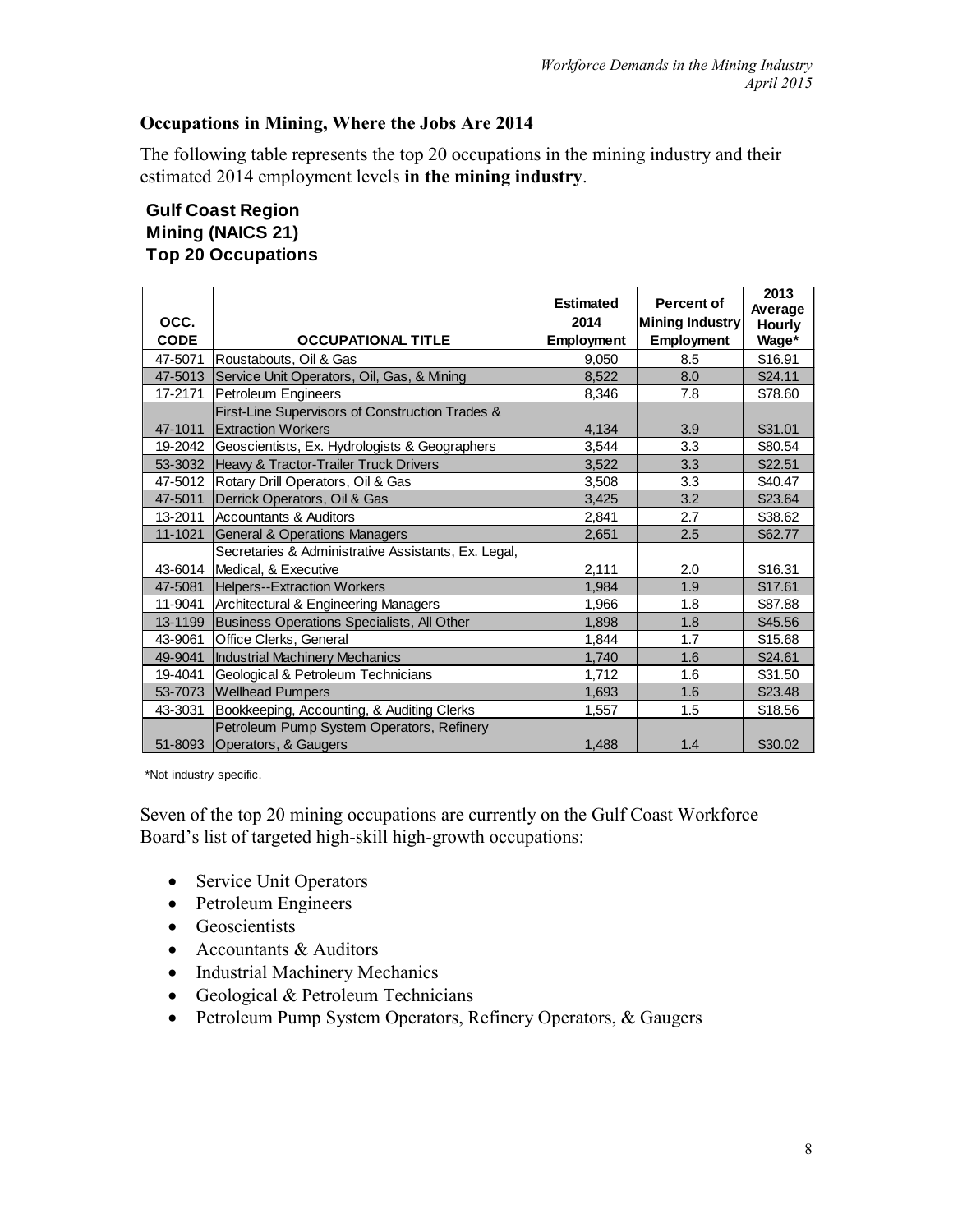## **Occupational Demand for Oil and Gas Extraction (NAICS 211)**

The following table represents the top 20 occupations in the oil and gas extraction subsector and their projected employment levels in 2012 and 2014. Total demand for each occupation is actually higher since replacement demand by industry is unavailable.

| <b>Gulf Coast Region</b>                                 |  |
|----------------------------------------------------------|--|
| Top 20 Occupations in Oil and Gas Extraction (NAICS 211) |  |

| OCC.        |                                                                          |       |        | 10 YEAR<br><b>NUMBER</b> | 10 YEAR |
|-------------|--------------------------------------------------------------------------|-------|--------|--------------------------|---------|
| <b>CODE</b> | <b>OCCUPATIONAL TITLE</b>                                                | 2012  | 2022   | <b>CHANGE</b>            | PCT CHG |
| 17-2171     | Petroleum Engineers                                                      | 6,600 | 10,800 | 4,200                    | 63.6    |
| 19-2042     | Geoscientists, Ex. Hydrologists & Geographers                            | 3,320 | 4,510  | 1,190                    | 35.8    |
| 13-2011     | <b>Accountants &amp; Auditors</b>                                        | 2,500 | 3,390  | 890                      | 35.6    |
| 47-5071     | Roustabouts, Oil & Gas                                                   | 2,010 | 2,730  | 720                      | 35.8    |
| 11-9041     | Architectural & Engineering Managers                                     | 1,920 | 2,600  | 680                      | 35.4    |
| 13-1199     | Business Operations Specialists, All Other                               | 1,720 | 2,330  | 610                      | 35.5    |
| 11-1021     | <b>General &amp; Operations Managers</b>                                 | 1,540 | 2,090  | 550                      | 35.7    |
| 47-5013     | Service Unit Operators, Oil, Gas, & Mining                               | 1,520 | 2,060  | 540                      | 35.5    |
| 43-6014     | Secretaries & Administrative Assistants, Ex. Legal, Medical, & Executive | 1,410 | 2,020  | 610                      | 43.3    |
| 47-1011     | First-Line Supervisors of Construction Trades & Extraction Workers       | 1,390 | 1,950  | 560                      | 40.3    |
| 53-7073     | <b>Wellhead Pumpers</b>                                                  | 1,380 | 1,880  | 500                      | 36.2    |
| 17-2112     | Industrial Engineers                                                     | 1,220 | 1,660  | 440                      | 36.1    |
| 47-5012     | Rotary Drill Operators, Oil & Gas                                        | 1,210 | 1,650  | 440                      | 36.4    |
| 15-1121     | <b>Computer Systems Analysts</b>                                         | 1,060 | 1,590  | 530                      | 50.0    |
| 47-5011     | Derrick Operators, Oil & Gas                                             | 1,160 | 1,580  | 420                      | 36.2    |
| 11-3031     | <b>Financial Managers</b>                                                | 1,040 | 1,420  | 380                      | 36.5    |
| 43-3031     | Bookkeeping, Accounting, & Auditing Clerks                               | 980   | 1,340  | 360                      | 36.7    |
| 43-9061     | <b>Office Clerks, General</b>                                            | 1,010 | 1,310  | 300                      | 29.7    |
| 19-4041     | Geological & Petroleum Technicians                                       | 930   | 1,260  | 330                      | 35.5    |
| 51-8093     | Petroleum Pump System Operators, Refinery Operators, & Gaugers           | 920   | 1,250  | 330                      | 35.9    |

Eight of the top 20 oil and gas extraction occupations are currently on the Gulf Coast Workforce Board's list of targeted high-skill high-growth occupations:

- Petroleum Engineers
- Geoscientists
- Accountants & Auditors
- Service Unit Operators, Oil, Gas & Mining
- Industrial Engineers
- Computer Systems Analysts
- Geological & Petroleum Technicians
- Petroleum Pump System Operators, Refinery Operators, & Gaugers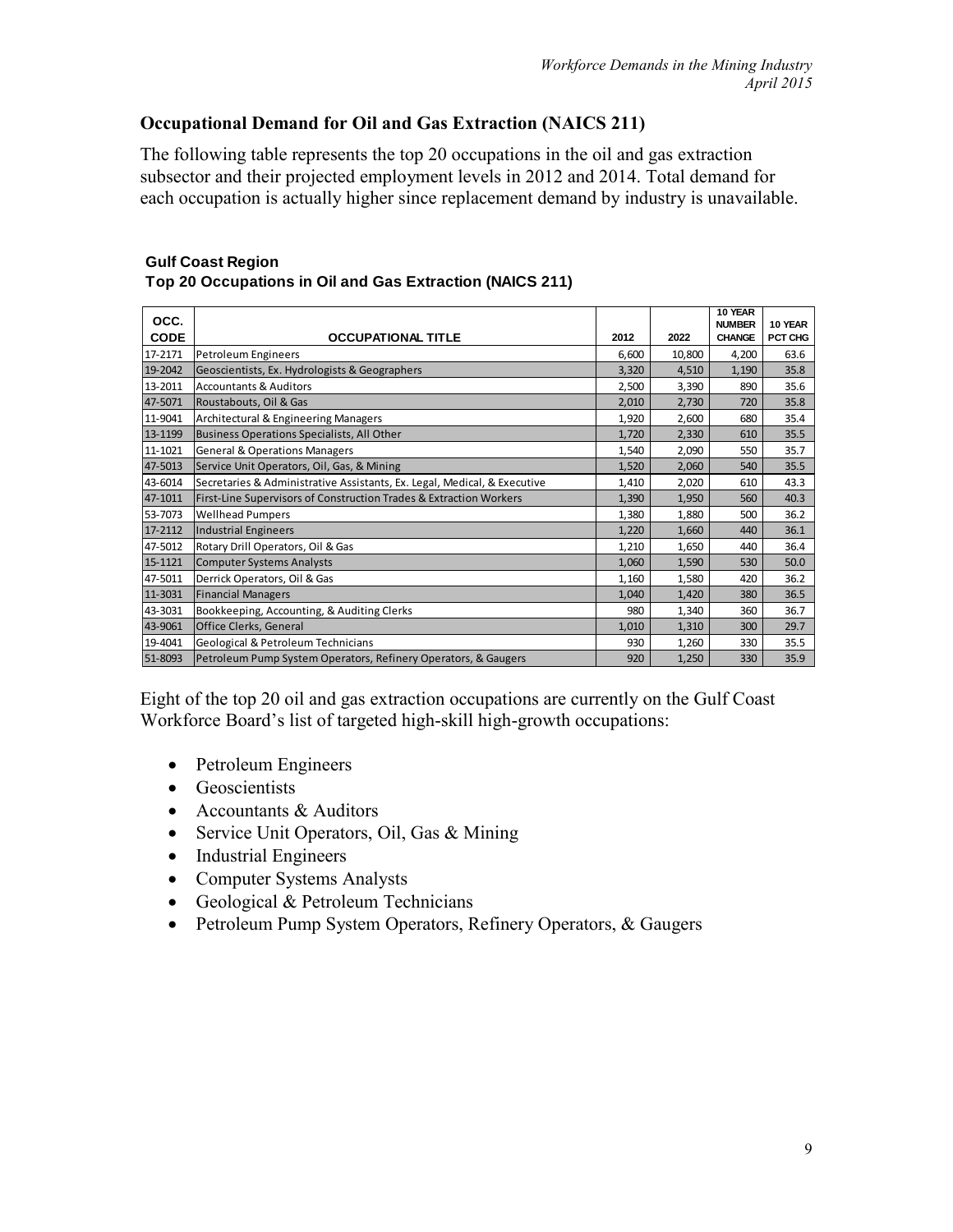## **Occupational Demand for Support Activities for Mining (NAICS 213)**

The following table represents the top 20 occupations in the support activities for mining subsector, where the largest concentrations of oil field jobs are found, and their projected employment levels in 2012 and 2014. Total demand for each occupation is actually higher since replacement demand by industry is unavailable.

## **Gulf Coast Region**

| Top 20 Occupations in Support Activitiies for Mining (NAICS 213) |  |  |
|------------------------------------------------------------------|--|--|
|                                                                  |  |  |
|                                                                  |  |  |

| <b>SOC</b> | <b>Occupation Title</b>                                                  | 2012  | 2022  | Change | Rate |
|------------|--------------------------------------------------------------------------|-------|-------|--------|------|
| 47-5071    | Roustabouts, Oil & Gas                                                   | 6,620 | 8,220 | 1,600  | 24.2 |
| 47-5013    | Service Unit Operators, Oil, Gas, & Mining                               | 6,410 | 8,160 | 1,750  | 27.3 |
| 53-3032    | Heavy & Tractor-Trailer Truck Drivers                                    | 2,920 | 3,630 | 710    | 24.3 |
| 47-1011    | First-Line Supervisors of Construction Trades & Extraction Workers       | 2,450 | 3,130 | 680    | 27.8 |
| 47-5012    | Rotary Drill Operators, Oil & Gas                                        | 2,170 | 2,690 | 520    | 24.0 |
| 47-5011    | Derrick Operators, Oil & Gas                                             | 2,140 | 2,650 | 510    | 23.8 |
| 47-5081    | <b>Helpers--Extraction Workers</b>                                       | 1,620 | 2,000 | 380    | 23.5 |
| 47-2061    | Construction Laborers                                                    | 1,260 | 1,570 | 310    | 24.6 |
| 49-9041    | Industrial Machinery Mechanics                                           | 900   | 1,340 | 440    | 48.9 |
| 11-1021    | <b>General &amp; Operations Managers</b>                                 | 1,050 | 1,300 | 250    | 23.8 |
| 43-9061    | Office Clerks, General                                                   | 860   | 1,010 | 150    | 17.4 |
| 19-4041    | Geological & Petroleum Technicians                                       | 750   | 940   | 190    | 25.3 |
| 47-2073    | Operating Engineers & Other Construction Equipment Operators             | 670   | 830   | 160    | 23.9 |
| 51-9198    | <b>Helpers--Production Workers</b>                                       | 610   | 760   | 150    | 24.6 |
| 43-6014    | Secretaries & Administrative Assistants, Ex. Legal, Medical, & Executive | 540   | 720   | 180    | 33.3 |
| 53-7062    | Laborers and Freight, Stock, and Material Movers, Hand                   | 550   | 690   | 140    | 25.5 |
| 43-3031    | Bookkeeping, Accounting, & Auditing Clerks                               | 550   | 680   | 130    | 23.6 |
| 51-8093    | Petroleum Pump System Operators, Refinery Operators, & Gaugers           | 550   | 680   | 130    | 23.6 |
| 17-2171    | Petroleum Engineers                                                      | 530   | 660   | 130    | 24.5 |
| 51-4121    | Welders, Cutters, Solderers, and Brazers                                 | 530   | 650   | 120    | 22.6 |

Six of the top 20 oil and gas extraction occupations are currently on the Gulf Coast Workforce Board's list of targeted high-skill high-growth occupations:

- Service Unit Operators, Oil, Gas, & Mining
- Industrial Machinery Mechanics
- Geological & Petroleum Technicians
- Petroleum Pump System Operators, Refinery Operators, & Gaugers
- Petroleum Engineers
- Welders, Cutters, Solderers, and Brazers